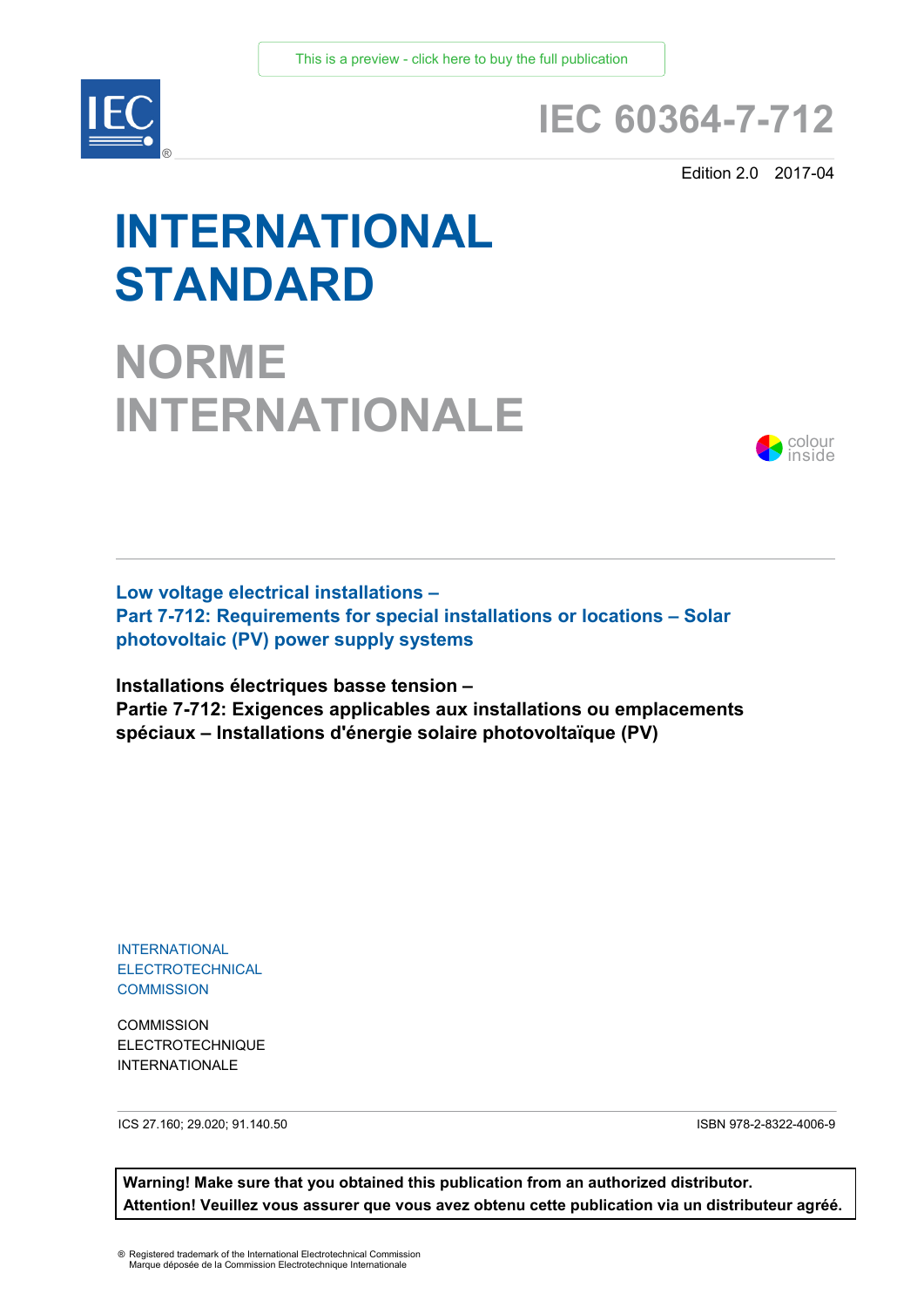– 2 – IEC 60364-7-712:2017 © IEC 2017

## **CONTENTS**

| 712.1   |                                                                           |  |
|---------|---------------------------------------------------------------------------|--|
| 712.2   |                                                                           |  |
| 712.3   |                                                                           |  |
| 712.31  |                                                                           |  |
| 712.4   |                                                                           |  |
| 712.41  |                                                                           |  |
| 712.410 |                                                                           |  |
| 712.412 |                                                                           |  |
| 712.414 | Protective measure: extra-low-voltage provided by SELV and PELV 23        |  |
| 712.42  |                                                                           |  |
| 712.421 | Protection against fire caused by electrical equipment 23                 |  |
| 712.43  |                                                                           |  |
| 712.432 |                                                                           |  |
| 712.433 |                                                                           |  |
| 712.434 |                                                                           |  |
| 712.44  | Protection against voltage disturbances and electromagnetic               |  |
| 712.443 | Protection against transient overvoltages of atmospheric origin or due to |  |
| 712.444 |                                                                           |  |
| 712.5   |                                                                           |  |
| 712.51  |                                                                           |  |
| 712.511 |                                                                           |  |
| 712.512 |                                                                           |  |
| 712.513 |                                                                           |  |
| 712.514 |                                                                           |  |
| 712.515 |                                                                           |  |
| 712.52  |                                                                           |  |
| 712.521 |                                                                           |  |
| 712.522 | Selection and erection of wiring systems in relation to external          |  |
| 712.523 |                                                                           |  |
| 712.524 |                                                                           |  |
| 712.525 |                                                                           |  |
| 712.526 |                                                                           |  |
| 712.527 | Selection and erection of wiring systems to minimize spread of fire41     |  |
| 712.528 |                                                                           |  |
| 712.529 | Selection and erection of wiring systems in relation to maintainability,  |  |
| 712.53  |                                                                           |  |
| 712.531 | Devices for protection against indirect contact (fault protection) by     |  |
| 712.532 |                                                                           |  |
| 712.533 |                                                                           |  |
|         |                                                                           |  |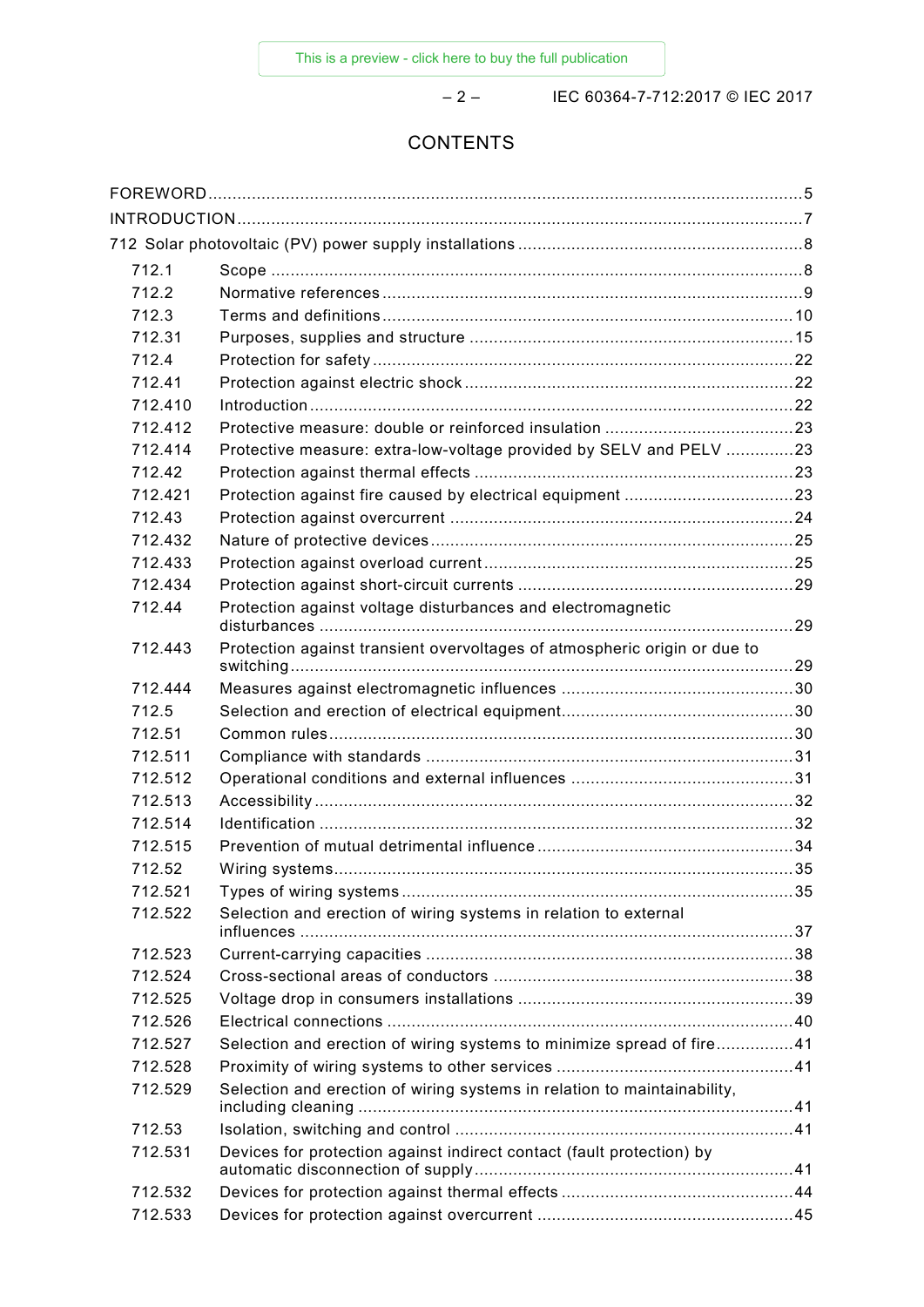IEC 60364-7-712:2017 © IEC 2017 – 3 –

| 712.534 |  |
|---------|--|
| 712.536 |  |
| 712.54  |  |
| 712.542 |  |
| 712.55  |  |
| 712.6   |  |
|         |  |
|         |  |
|         |  |
|         |  |
|         |  |
|         |  |
|         |  |
|         |  |

| Figure 712.4 - PV array diagram - multiple parallel string case with array divided into |  |
|-----------------------------------------------------------------------------------------|--|
| Figure 712.5 - PV array using a PCE with multiple MPPT DC inputs 19                     |  |
| Figure 712.6 - PV array using a PCE with multiple DC inputs internally connected to a   |  |
| Figure 712.7 - Example of a PV array diagram where strings are grouped under one        |  |
| Figure 712.8 - Example of an indication showing the presence of a photovoltaic          |  |
|                                                                                         |  |
|                                                                                         |  |
|                                                                                         |  |
|                                                                                         |  |
| Figure A.712.3 - Unearthed PV array connected to the AC side via a PCE with             |  |
| Figure A.712.4 - Unearthed PV array connected to the AC side via a PCE without a        |  |
| Figure A.721.5 - Earthed PV array connected to the AC side via a PCE with               |  |
| Figure A.712.6 -Earthed PV array connected to the AC side via a PCE without a           |  |
| Figure C.712.1 - Example of sign required on PV array combiner boxes (712.514.102)56    |  |
| Figure C.712.2 - Example of switchboard sign for identification of PV on a building 56  |  |
| Figure D.712.1 - Effect of blocking diode at short circuit in PV string58               |  |
| Figure D.712.2 - Effect of blocking diode where there is an insulation fault on a PV    |  |
| Figure D.712.3 - Effect of blocking diode where there is a fault on a PV installation   |  |
|                                                                                         |  |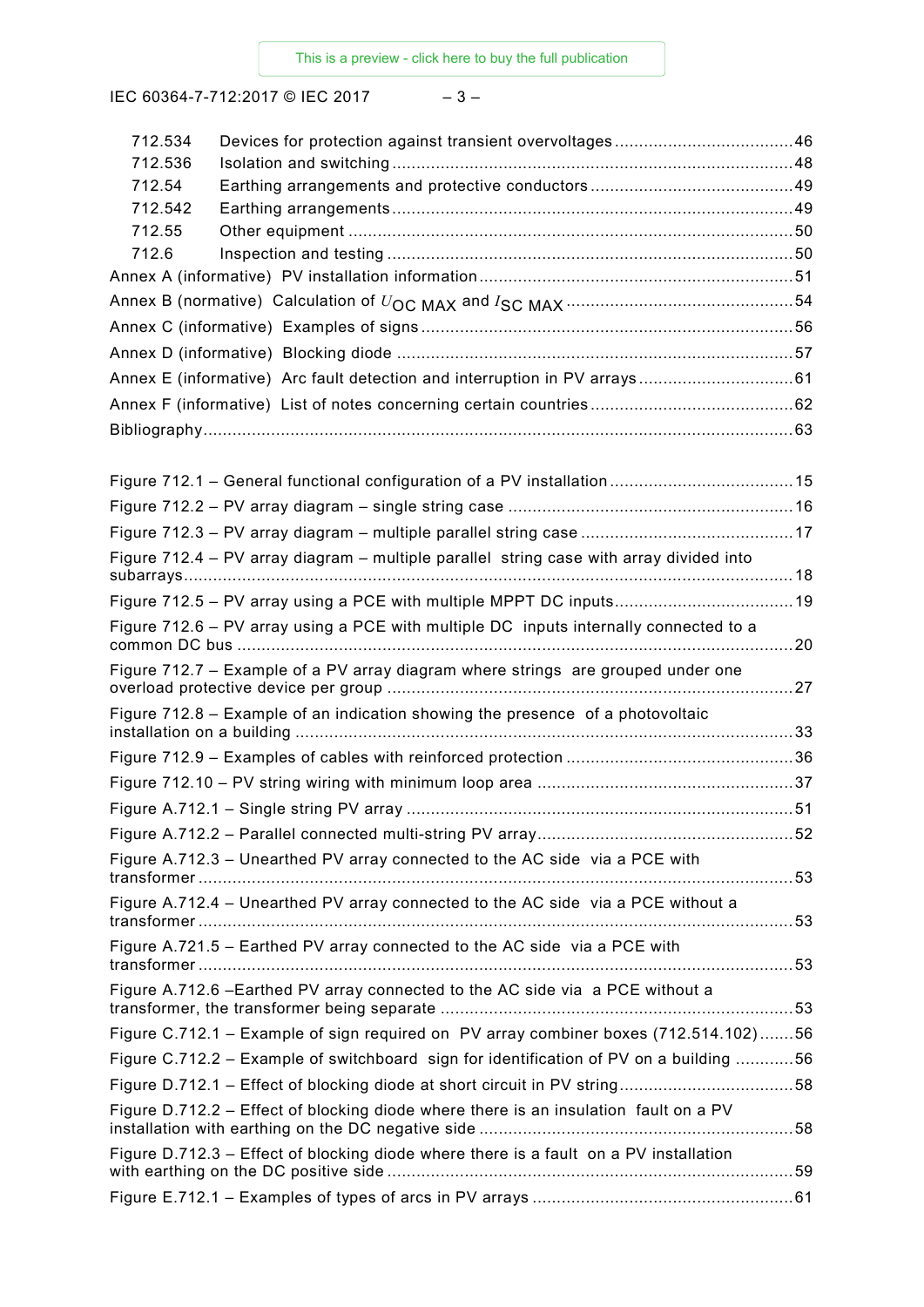– 4 – IEC 60364-7-712:2017 © IEC 2017

| Table 712.3 - Requirements for different system types based on PCE isolation and PV          |  |
|----------------------------------------------------------------------------------------------|--|
| Table 712.4 – Minimum insulation resistance thresholds for detection of failure of           |  |
| Table 712.5 - Response time limits for sudden changes in residual current44                  |  |
| Table 712.6 – Rated current of automatic disconnecting device in the functional              |  |
| Table 712.7 – Impulse withstand voltage $U_{\mathbf{w}}$ where no information is available47 |  |
| Table 712.8 – Disconnection device requirements in PV array installations48                  |  |
|                                                                                              |  |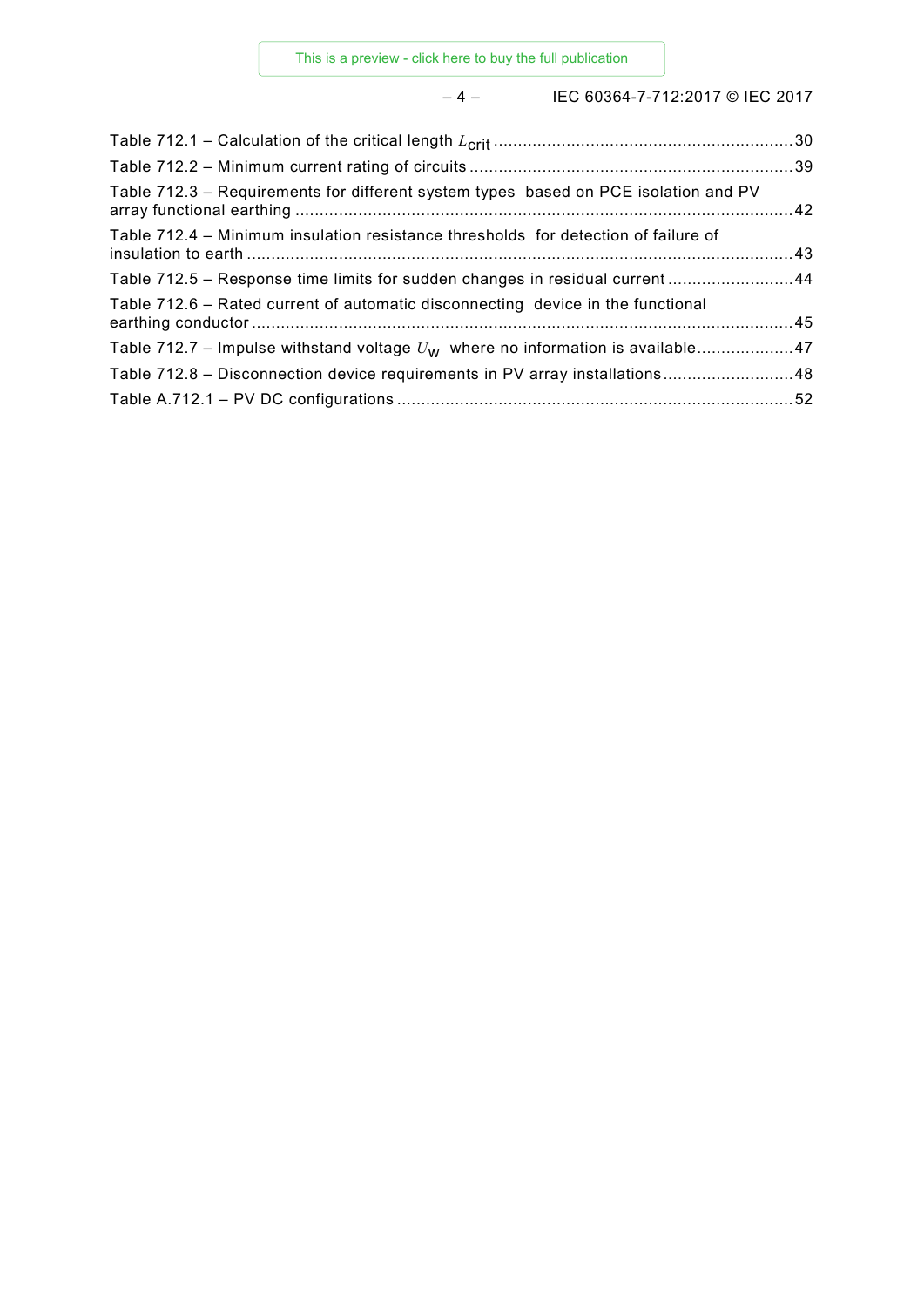IEC 60364-7-712:2017 © IEC 2017 – 5 –

#### INTERNATIONAL ELECTROTECHNICAL COMMISSION

\_\_\_\_\_\_\_\_\_\_\_\_

#### **LOW VOLTAGE ELECTRICAL INSTALLATIONS –**

#### **Part 7-712: Requirements for special installations or locations – Solar photovoltaic (PV) power supply systems**

#### FOREWORD

- <span id="page-4-0"></span>1) The International Electrotechnical Commission (IEC) is a worldwide organization for standardization comprising all national electrotechnical committees (IEC National Committees). The object of IEC is to promote international co-operation on all questions concerning standardization in the electrical and electronic fields. To this end and in addition to other activities, IEC publishes International Standards, Technical Specifications, Technical Reports, Publicly Available Specifications (PAS) and Guides (hereafter referred to as "IEC Publication(s)"). Their preparation is entrusted to technical committees; any IEC National Committee interested in the subject dealt with may participate in this preparatory work. International, governmental and non-governmental organizations liaising with the IEC also participate in this preparation. IEC collaborates closely with the International Organization for Standardization (ISO) in accordance with conditions determined by agreement between the two organizations.
- 2) The formal decisions or agreements of IEC on technical matters express, as nearly as possible, an international consensus of opinion on the relevant subjects since each technical committee has representation from all interested IEC National Committees.
- 3) IEC Publications have the form of recommendations for international use and are accepted by IEC National Committees in that sense. While all reasonable efforts are made to ensure that the technical content of IEC Publications is accurate, IEC cannot be held responsible for the way in which they are used or for any misinterpretation by any end user.
- 4) In order to promote international uniformity, IEC National Committees undertake to apply IEC Publications transparently to the maximum extent possible in their national and regional publications. Any divergence between any IEC Publication and the corresponding national or regional publication shall be clearly indicated in the latter.
- 5) IEC itself does not provide any attestation of conformity. Independent certification bodies provide conformity assessment services and, in some areas, access to IEC marks of conformity. IEC is not responsible for any services carried out by independent certification bodies.
- 6) All users should ensure that they have the latest edition of this publication.
- 7) No liability shall attach to IEC or its directors, employees, servants or agents including individual experts and members of its technical committees and IEC National Committees for any personal injury, property damage or other damage of any nature whatsoever, whether direct or indirect, or for costs (including legal fees) and expenses arising out of the publication, use of, or reliance upon, this IEC Publication or any other IEC Publications.
- 8) Attention is drawn to the Normative references cited in this publication. Use of the referenced publications is indispensable for the correct application of this publication.
- 9) Attention is drawn to the possibility that some of the elements of this IEC Publication may be the subject of patent rights. IEC shall not be held responsible for identifying any or all such patent rights.

International Standard IEC 60364-7-712 has been prepared by IEC technical committee 64: Electrical installations and protection against electric shock.

This second edition cancels and replaces the first edition, published in 2002. This edition constitutes a technical revision.

This edition includes the following significant technical changes with respect to the previous edition:

a) The technical content has been extensively revised and expanded, taking into account experience gained in the construction and operation of PV installations, and developments made in technology, since the first edition of this standard was published.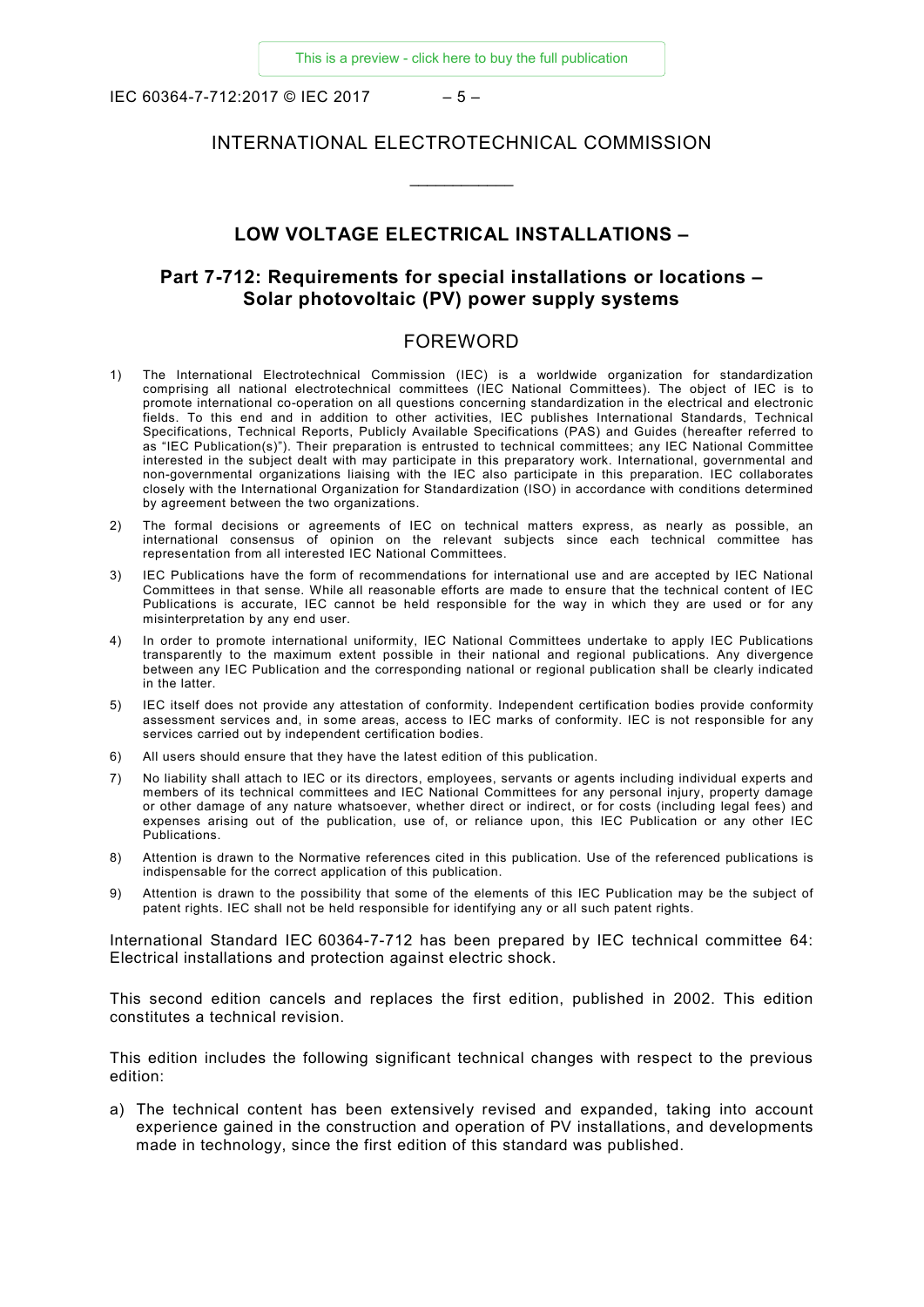– 6 – IEC 60364-7-712:2017 © IEC 2017

The text of this standard is based on the following documents:

| <b>FDIS</b>  | Report on voting |
|--------------|------------------|
| 64/2154/FDIS | 64/2163/RVD      |

Full information on the voting for the approval of this standard can be found in the report on voting indicated in the above table.

This publication has been drafted in accordance with the ISO/IEC Directives, Part 2.

Attention is drawn to the co-existence of IEC 60364-7-712 and IEC 62548 standards. Both standards have been developed in close coordination by different technical committees.

A list of all parts in the IEC 60364 series, published under the general title *Low voltage electrical installations*, can be found on the IEC website.

The reader's attention is drawn to the fact that Annex F lists all of the "in-some-country" clauses on differing practices of a less permanent nature relating to the subject of this standard.

The committee has decided that the contents of this publication will remain unchanged until the stability date indicated on the IEC website under "http://webstore.iec.ch" in the data related to the specific publication. At this date, the publication will be

- reconfirmed,
- withdrawn.
- replaced by a revised edition, or
- amended.

**IMPORTANT – The 'colour inside' logo on the cover page of this publication indicates that it contains colours which are considered to be useful for the correct understanding of its contents. Users should therefore print this document using a colour printer.**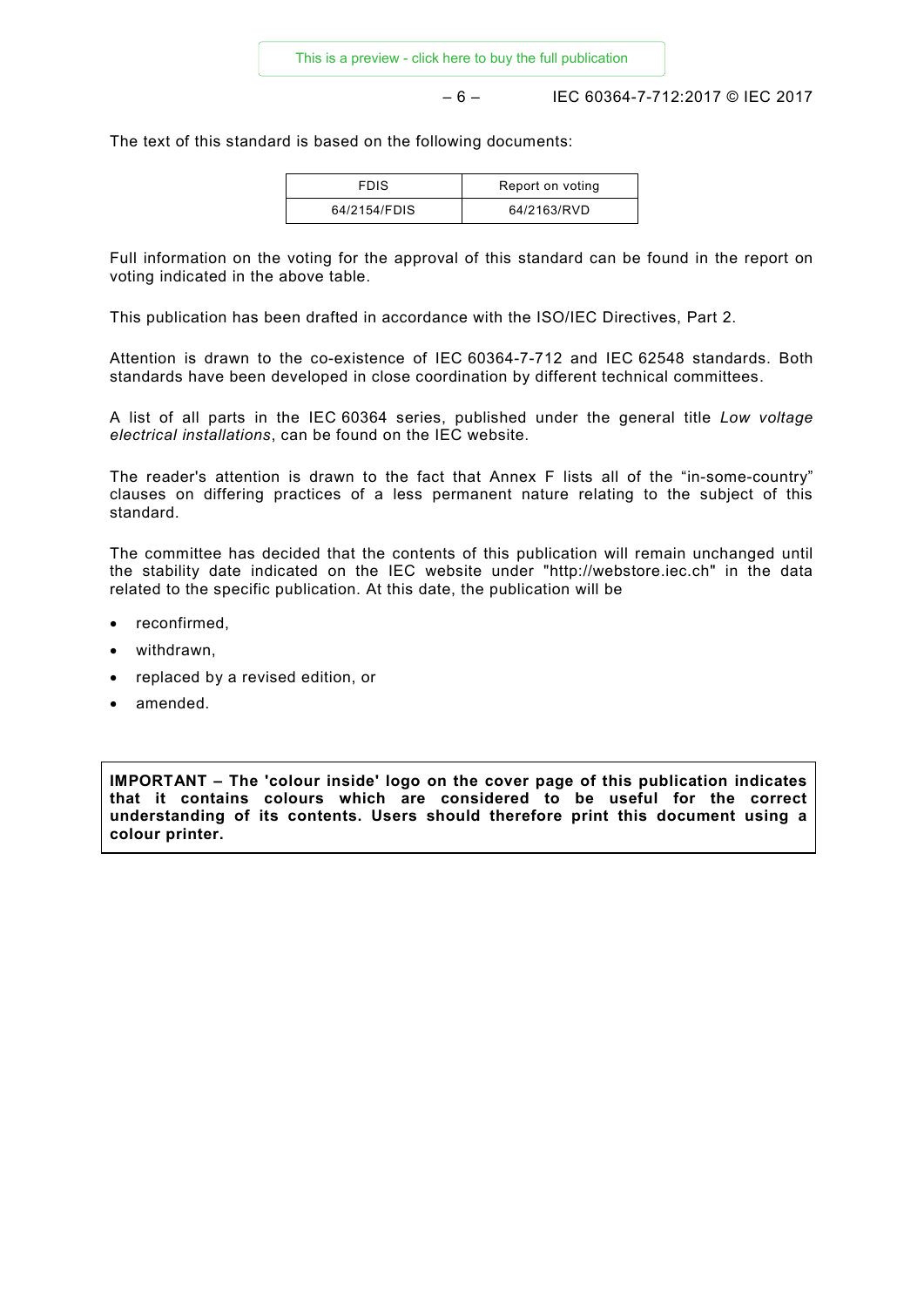<span id="page-6-0"></span>IEC 60364-7-712:2017 © IEC 2017 – 7 –

#### INTRODUCTION

For the purpose of this part of IEC 60364 (IEC 60364-7-712), the requirements of the general parts 1 to 6 of IEC 60364 apply.

The IEC 60364-7-7XX parts of IEC 60364 contain particular requirements for special installations or locations which are based on the requirements of the general parts of IEC 60364 (IEC 60364-1 to IEC 60364-6). These IEC 60364-7-7XX parts are considered in conjunction with the requirements of the general parts.

The particular requirements of this part of IEC 60364 supplement, modify or replace certain of the requirements of the general parts of IEC 60364 being valid at the time of publication of this part. The absence of reference to the exclusion of a part or a clause of a general part means that the corresponding clauses of the general part are applicable (undated reference).

Requirements of other 7XX parts being relevant for installations covered by this part also apply. This part may therefore also supplement, modify or replace certain of these requirements valid at the time of publication of this part.

The clause numbering of this part follows the pattern and corresponding references of IEC 60364. The numbers following the particular number of this part are those of the corresponding parts, or clauses of the other parts of the IEC 60364 series, valid at the time of publication of this part, as indicated in the normative references of this document (dated reference). If requirements or explanations additional to those of the other parts of the IEC 60364 series are needed, the numbering of such items appears as 712.101, 712.102, 712.103, etc.

Numbering of figures and tables takes the number of this part followed by a sequential number. For annexes, the numbering of figures and tables takes the letter of the annex, the number of the part and a sequential number.

In the case where new or amended general parts with modified numbering were published after this part was issued, the clause numbers referring to a general part in this 712 part may no longer align with the latest edition of the general part. Dated references should be observed.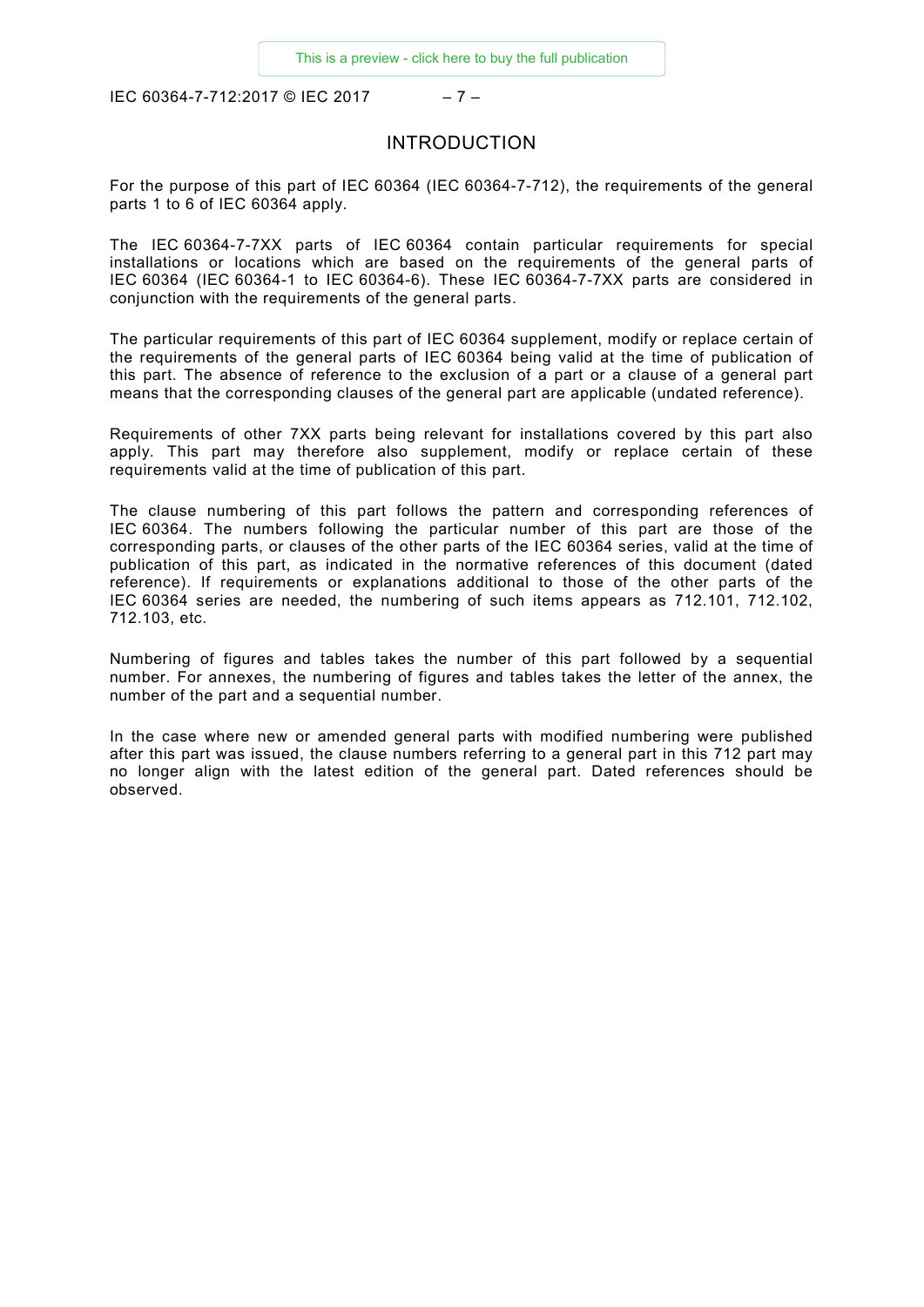– 8 – IEC 60364-7-712:2017 © IEC 2017

#### **LOW VOLTAGE ELECTRICAL INSTALLATIONS –**

#### **Part 7-712: Requirements for special installations or locations – Solar photovoltaic (PV) power supply systems**

#### <span id="page-7-0"></span>**712 Solar photovoltaic (PV) power supply installations**

NOTE The abbreviation "PV" is used for "Photovoltaic". Photovoltaic installations are, hereafter, known as PV installations.

#### <span id="page-7-1"></span>**712.1 Scope**

This part of IEC 60364 applies to the electrical installation of PV systems intended to supply all or part of an installation.

The equipment of a PV installation, like any other item of equipment, is dealt with only so far as its selection and application in the installation is concerned.

A PV installation starts from a PV module or a set of PV modules connected in series with their cables, provided by the PV module manufacturer, up to the user installation or the utility supply point (point of common coupling).

Requirements of this document apply to

- PV installations not connected to a system for distribution of electricity to the public,
- PV installations in parallel with a system for distribution of electricity to the public,
- PV installations as an alternative to a system for distribution of electricity to the public,
- appropriate combinations of the above.

This document does not cover the specific installation requirements for batteries or other energy storage methods.

NOTE 1 Additional requirements for PV installations with battery storage capabilities on the DC side are under consideration.

NOTE 2 This document does cover the protection requirements of PV arrays which develop as a result of the use of batteries in PV installations.

For systems using DC-DC converters, additional requirements regarding voltage and current rating, switching, and protective devices can apply. These requirements are under consideration.

The object of this document is to address the design safety requirements arising from the particular characteristics of PV installations. DC systems, and PV arrays in particular, pose some hazards in addition to those derived from conventional AC power installations, including the ability to produce and sustain electrical arcs with currents that are not greater than normal operating currents.

In grid connected PV installations the safety requirements of this document are, however, critically dependent on the PCE associated with PV arrays complying with the requirements of IEC 62109-1 and IEC 62109-2.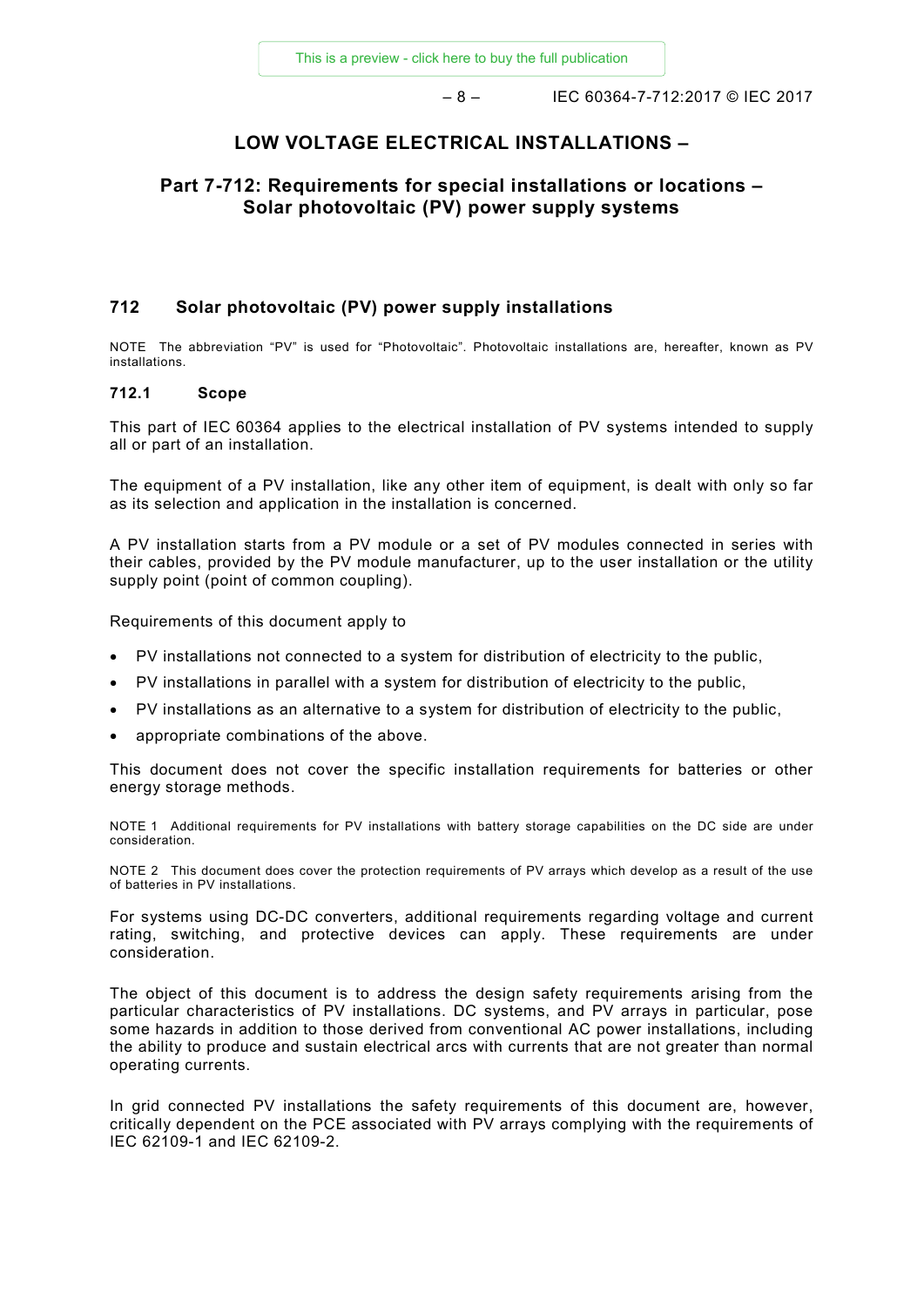IEC 60364-7-712:2017 © IEC 2017 – 9 –

#### <span id="page-8-0"></span>**712.2 Normative references**

The following documents are referred to in the text in such a way that some or all of their content constitutes requirements of this document. For dated references, only the edition cited applies. For undated references, the latest edition of the referenced document (including any amendments) applies.

IEC 60228, *Conductors of insulated cables*

IEC 60269-6, *Low-voltage fuses – Part 6: Supplementary requirements for fuse-links for the protection of solar photovoltaic energy systems*

IEC 60332-1-2, *Tests on electric and optical fibre cables under fire conditions – Part 1-2: Test for vertical flame propagation for a single insulated wire or cable – Procedure for 1 kW pre-mixed flame*

IEC 60364 (all parts*)*, *Low-voltage electrical installations* 

IEC 60364-4-41:2005, *Low-voltage electrical installations – Part 4-41: Protection for safety – Protection against electric shock*

IEC 60364-4-43, *Low-voltage electrical installations – Part 4-43: Protection for safety – Protection against overcurrent*

IEC 60364-4-44, *Low-voltage electrical installations – Part 4-44: Protection for safety – Protection against voltage disturbances and electromagnetic disturbances*

IEC 60670 (all parts), *Boxes and enclosures for electrical accessories for household and similar fixed electrical installations*

IEC 60898 (all parts)*, Electrical accessories – Circuit-breakers for overcurrent protection for household and similar installations*

IEC 60898-2, *Circuit-breakers for overcurrent protection for household and similar installations – Part 2: Circuit-breakers for a.c. and d.c. operation*

IEC 60947 (all parts)*, Low-voltage switchgear and controlgear*

IEC 60947-1, *Low-voltage switchgear and controlgear – Part 1: General rules*

IEC 60947-2, *Low-voltage switchgear and controlgear – Part 2: Circuit breakers*

IEC 60947-3, *Low-voltage switchgear and controlgear – Part 3: Switches, disconnectors, switch-disconnectors and fuse-combination units*

IEC 61140, *Protection against electric shock – Common aspects for installation and equipment*

IEC 61215 (all parts), *Terrestrial photovoltaic (PV) modules − Design qualification and type approval*

IEC 61439 (all parts), *Low-voltage switchgear and controlgear assemblies*

IEC 61439-2, *Low-voltage switchgear and controlgear assemblies – Part 2: Power switchgear and controlgear assemblies*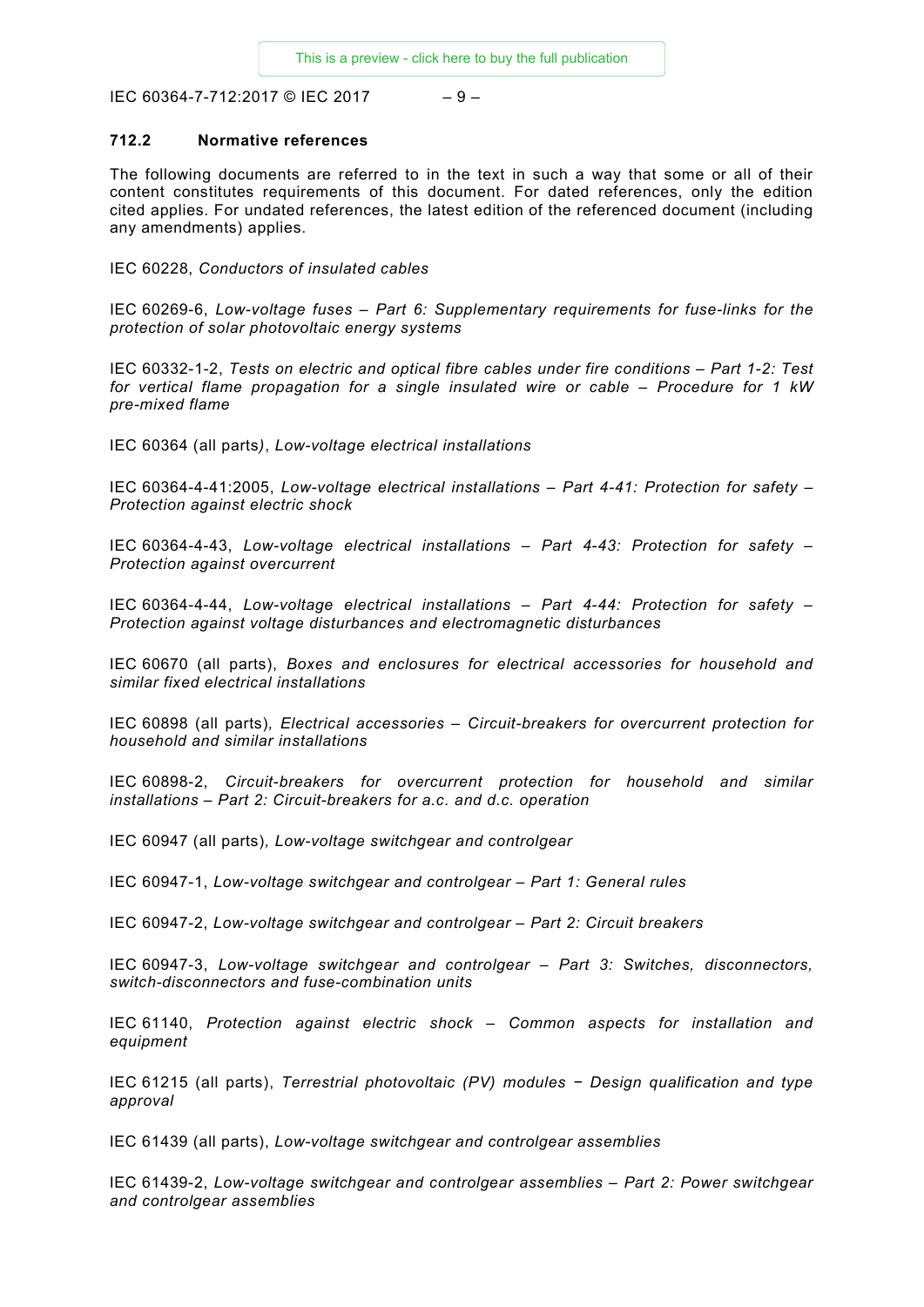– 10 – IEC 60364-7-712:2017 © IEC 2017

IEC 61557-8:2014, *Electrical safety in low voltage distribution systems up to 1 000 V a.c. and 1 500 V d.c. – Equipment for testing, measuring or monitoring of protective measures – Part 8: Insulation monitoring devices for IT systems*

IEC 62109 (all parts), *Safety of power converters for use in photovoltaic power systems*

IEC 62109-1:2010, *Safety of power converters for use in photovoltaic power systems – Part 1: General requirements*

IEC 62109-2, *Safety of power converters for use in photovoltaic power systems – Part 2: Particular requirements for inverters*

IEC 62262, *Degrees of protection provided by enclosures for electrical equipment against external mechanical impacts (IK code)*

IEC 62423, *Type F and type B residual current operated circuit-breakers with and without integral overcurrent protection for household and similar uses*

IEC 62446-1, *Photovoltaic (PV) systems – Requirements for testing, documentation and maintenance – Part 1: Grid connected systems – Documentation, commissioning tests and inspection*

<span id="page-9-0"></span>IEC 62852:2014, *Connectors for DC-application in photovoltaic systems – Safety requirements and tests*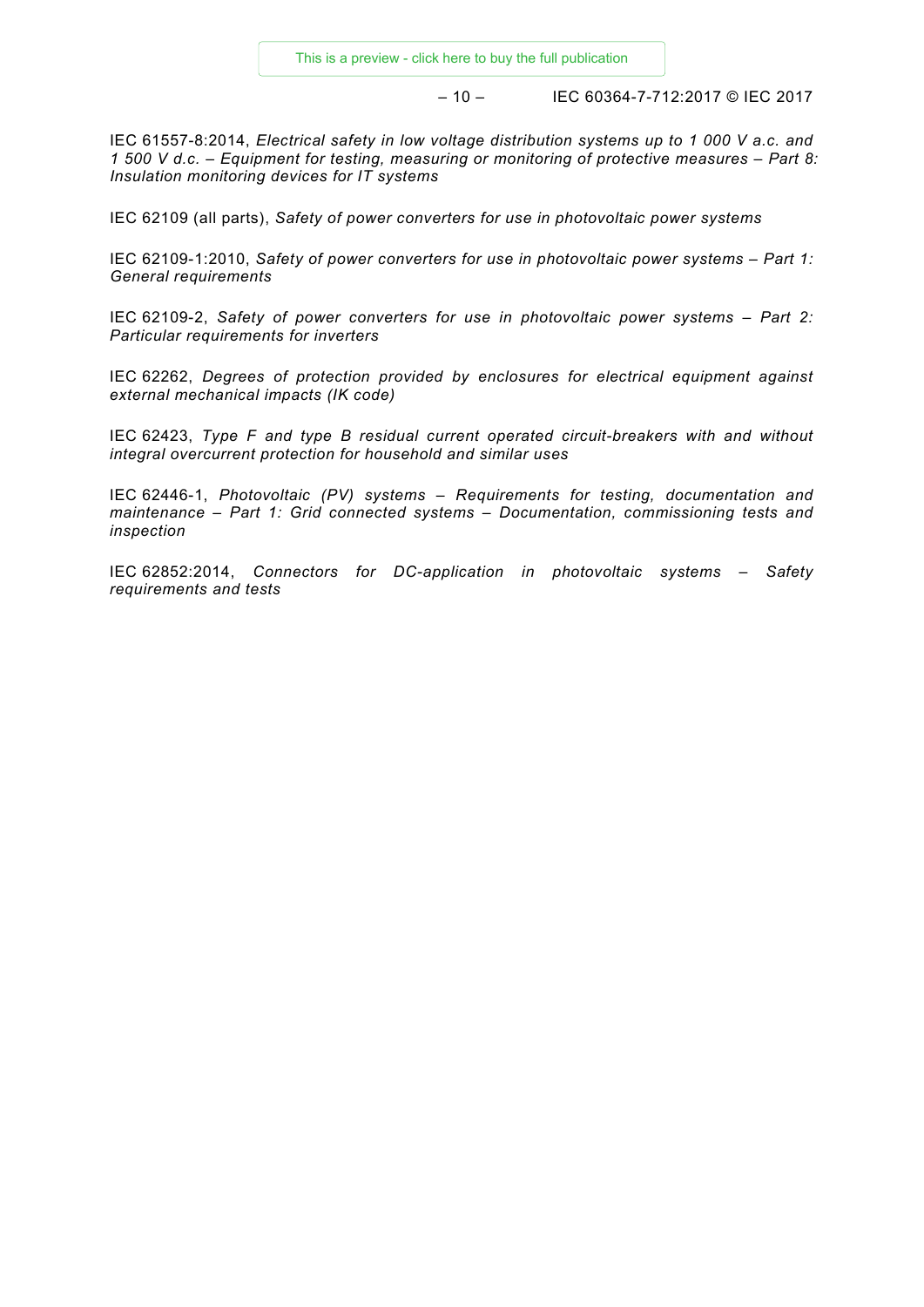– 66 – IEC 60364-7-712:2017 © IEC 2017

### SOMMAIRE

| 712.1   |                                                                           |  |
|---------|---------------------------------------------------------------------------|--|
| 712.2   |                                                                           |  |
| 712.3   |                                                                           |  |
| 712.31  |                                                                           |  |
| 712.4   |                                                                           |  |
| 712.41  |                                                                           |  |
| 712.410 |                                                                           |  |
| 712.412 |                                                                           |  |
| 712.414 |                                                                           |  |
| 712.42  |                                                                           |  |
| 712.421 | Protection contre l'incendie provoqué par un matériel électrique 89       |  |
| 712.43  |                                                                           |  |
| 712.432 |                                                                           |  |
| 712.433 |                                                                           |  |
| 712.434 |                                                                           |  |
| 712.44  | Protection contre les perturbations de tension et les perturbations       |  |
|         |                                                                           |  |
| 712.443 | Protection contre les surtensions transitoires d'origine atmosphérique ou |  |
| 712.444 |                                                                           |  |
| 712.5   |                                                                           |  |
| 712.51  |                                                                           |  |
| 712.511 |                                                                           |  |
| 712.512 |                                                                           |  |
| 712.513 |                                                                           |  |
| 712.514 |                                                                           |  |
| 712.515 |                                                                           |  |
| 712.52  |                                                                           |  |
| 712.521 |                                                                           |  |
| 712.522 | Choix et mise en oeuvre des canalisations en fonction des influences      |  |
|         |                                                                           |  |
| 712.523 |                                                                           |  |
| 712.524 |                                                                           |  |
| 712.525 |                                                                           |  |
| 712.526 |                                                                           |  |
| 712.527 | Choix et mise en œuvre des canalisations pour limiter la propagation du   |  |
| 712.528 |                                                                           |  |
| 712.529 | Choix et mise en œuvre des canalisations en fonction de la maintenance,   |  |
| 712.53  |                                                                           |  |
| 712.531 | Dispositifs de protection contre les contacts indirects (défauts) par     |  |
| 712.532 |                                                                           |  |
|         |                                                                           |  |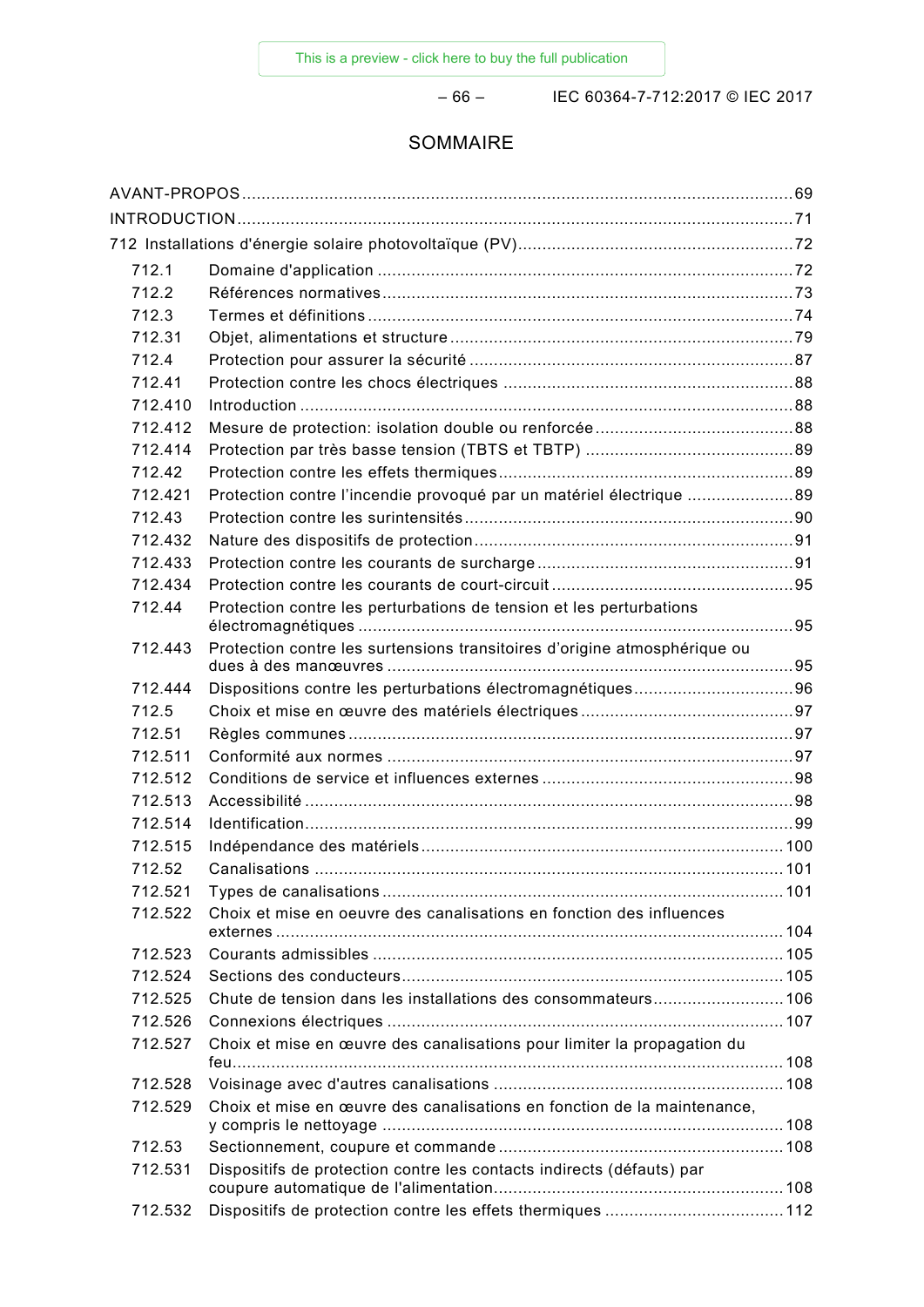IEC 60364-7-712:2017 © IEC 2017 – 67 –

| 712.533 |                                                                                                                                                                 |  |
|---------|-----------------------------------------------------------------------------------------------------------------------------------------------------------------|--|
| 712.534 | Dispositifs de protection contre les surtensions transitoires114                                                                                                |  |
| 712.536 |                                                                                                                                                                 |  |
| 712.54  | Installations de mise à la terre et conducteurs de protection 117                                                                                               |  |
| 712.542 |                                                                                                                                                                 |  |
| 712.55  |                                                                                                                                                                 |  |
| 712.6   |                                                                                                                                                                 |  |
|         | Annexe A (informative) Informations relatives aux installations PV 120                                                                                          |  |
|         |                                                                                                                                                                 |  |
|         |                                                                                                                                                                 |  |
|         |                                                                                                                                                                 |  |
|         | Annexe E (informative) Détection et interruption de défaut d'arc dans les groupes PV  131                                                                       |  |
|         | Annexe F (informative) Liste des notes concernant certains pays  133                                                                                            |  |
|         |                                                                                                                                                                 |  |
|         | Figure 712.1 - Configuration fonctionnelle générale d'une installation PV79                                                                                     |  |
|         |                                                                                                                                                                 |  |
|         | Figure 712.3 - Schéma d'un groupe PV - cas de plusieurs chaînes en parallèle82                                                                                  |  |
|         | Figure 712.4 – Schéma d'un groupe PV – cas de plusieurs chaînes en parallèle avec                                                                               |  |
|         |                                                                                                                                                                 |  |
|         | Figure 712.5 - Groupe PV qui utilise un PCE avec plusieurs entrées en courant                                                                                   |  |
|         | Figure 712.6 – Groupe PV qui utilise un PCE avec plusieurs entrées en courant                                                                                   |  |
|         | Figure 712.7 – Exemple de schéma de groupe PV dans lequel les chaînes sont<br>raccordées sous un dispositif de protection contre les surcharges par groupe 93   |  |
|         | Figure 712.8 - Exemple d'étiquette indiquant la présence d'une installation                                                                                     |  |
|         |                                                                                                                                                                 |  |
|         | Figure 712.9 - Exemples de câbles avec une protection renforcée  103                                                                                            |  |
|         | Figure 712.10 - Câblage de chaîne PV avec surface de boucle minimale  104                                                                                       |  |
|         |                                                                                                                                                                 |  |
|         | Figure A.712.2 - Groupe PV à plusieurs chaînes connectées en parallèle  121                                                                                     |  |
|         | Figure A.712.3 – Groupe PV non relié à la terre, connecté du côté courant alternatif via                                                                        |  |
|         | Figure A.712.4 - Groupe PV non relié à la terre, connecté du côté courant alternatif via                                                                        |  |
|         | Figure A.721.5 – Groupe PV relié à la terre, connecté du côté courant alternatif via un                                                                         |  |
|         | Figure A.712.6 - Groupe PV relié à la terre, connecté du côté courant alternatif via un                                                                         |  |
|         | Figure C.712.1 – Exemple d'étiquette exigée sur les coffrets de regroupement de<br>groupes PV (712.514.102) …………………………………………………………………………………………126               |  |
|         | Figure C.712.2 - Exemple d'étiquette de tableau de distribution pour l'identification                                                                           |  |
|         | Figure D.712.1 - Effet d'une diode antiretour au niveau d'un court-circuit dans une                                                                             |  |
|         |                                                                                                                                                                 |  |
|         | Figure D.712.2 – Effet d'une diode antiretour en cas de défaut d'isolement sur une<br>installation PV avec mise à la terre du côté courant continu négatif  129 |  |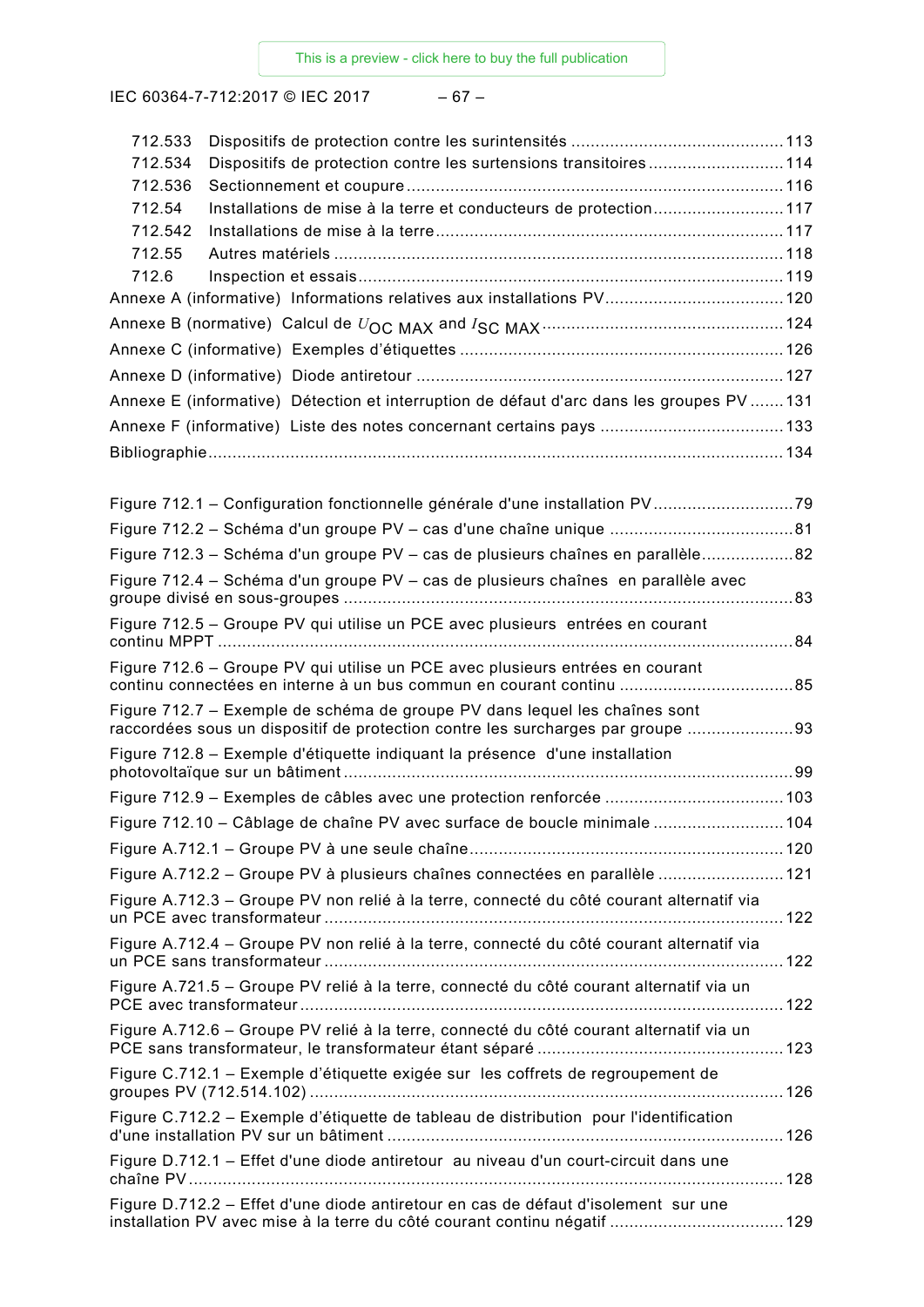– 68 – IEC 60364-7-712:2017 © IEC 2017

| Figure D.712.3 – Effet d'une diode antiretour en cas de défaut sur une installation PV                                                                      |  |
|-------------------------------------------------------------------------------------------------------------------------------------------------------------|--|
|                                                                                                                                                             |  |
|                                                                                                                                                             |  |
|                                                                                                                                                             |  |
| Tableau 712.3 – Exigences pour les différents types de systèmes en fonction de<br>l'isolement du PCE et de la mise à la terre du groupe PV pour des raisons |  |
| Tableau 712.4 – Seuils minimaux de résistance d'isolement pour la détection des                                                                             |  |
| Tableau 712.5 – Limites de temps de réponse pour les variations brusques de courant                                                                         |  |
| Tableau 712.6 – Courant assigné du dispositif de coupure automatique du conducteur                                                                          |  |
| Tableau 712.7 – Tension de tenue aux chocs $U_{\mathbf{W}}$ en l'absence d'information115                                                                   |  |
| Tableau 712.8 – Exigences applicables aux dispositifs de sectionnement dans les                                                                             |  |
| Tableau A.712.1 - Configurations en courant continu des systèmes PV 121                                                                                     |  |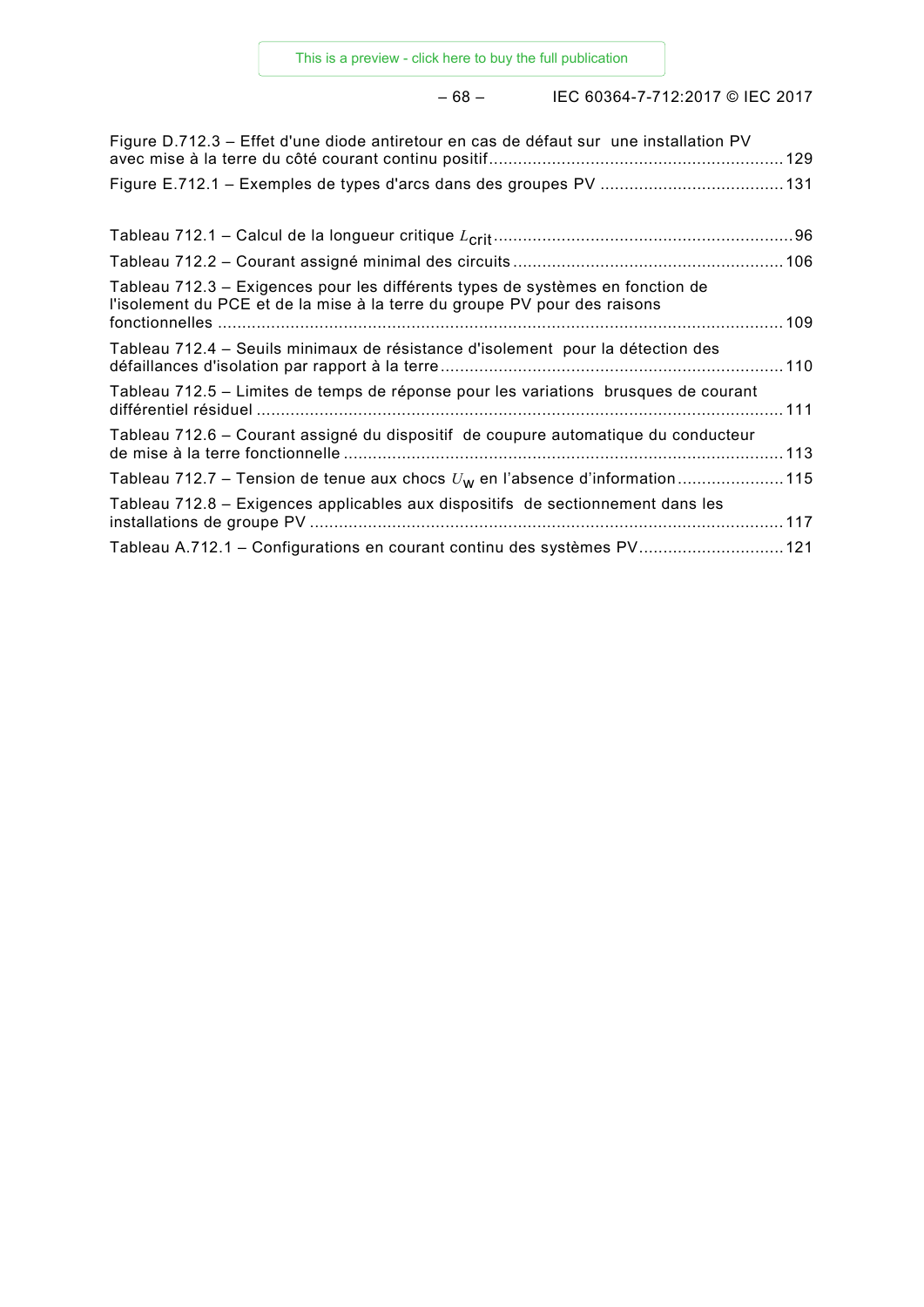IEC 60364-7-712:2017 © IEC 2017 – 69 –

#### COMMISSION ÉLECTROTECHNIQUE INTERNATIONALE

\_\_\_\_\_\_\_\_\_\_\_\_

#### **INSTALLATIONS ELECTRIQUES BASSE TENSION –**

#### **Partie 7-712: Exigences applicables aux installations ou emplacements spéciaux – Installations d'énergie solaire photovoltaïque (PV)**

#### AVANT-PROPOS

- <span id="page-13-0"></span>1) La Commission Electrotechnique Internationale (IEC) est une organisation mondiale de normalisation composée de l'ensemble des comités électrotechniques nationaux (Comités nationaux de l'IEC). L'IEC a pour objet de favoriser la coopération internationale pour toutes les questions de normalisation dans les domaines de l'électricité et de l'électronique. A cet effet, l'IEC – entre autres activités – publie des Normes internationales, des Spécifications techniques, des Rapports techniques, des Spécifications accessibles au public (PAS) et des Guides (ci-après dénommés "Publication(s) de l'IEC"). Leur élaboration est confiée à des comités d'études, aux travaux desquels tout Comité national intéressé par le sujet traité peut participer. Les organisations internationales, gouvernementales et non gouvernementales, en liaison avec l'IEC, participent également aux travaux. L'IEC collabore étroitement avec l'Organisation Internationale de Normalisation (ISO), selon des conditions fixées par accord entre les deux organisations.
- 2) Les décisions ou accords officiels de l'IEC concernant les questions techniques représentent, dans la mesure du possible, un accord international sur les sujets étudiés, étant donné que les Comités nationaux de l'IEC intéressés sont représentés dans chaque comité d'études.
- Les Publications de l'IEC se présentent sous la forme de recommandations internationales et sont agréées comme telles par les Comités nationaux de l'IEC. Tous les efforts raisonnables sont entrepris afin que l'IEC s'assure de l'exactitude du contenu technique de ses publications; l'IEC ne peut pas être tenue responsable de l'éventuelle mauvaise utilisation ou interprétation qui en est faite par un quelconque utilisateur final.
- 4) Dans le but d'encourager l'uniformité internationale, les Comités nationaux de l'IEC s'engagent, dans toute la mesure possible, à appliquer de façon transparente les Publications de l'IEC dans leurs publications nationales et régionales. Toutes divergences entre toutes Publications de l'IEC et toutes publications nationales ou régionales correspondantes doivent être indiquées en termes clairs dans ces dernières.
- 5) L'IEC elle-même ne fournit aucune attestation de conformité. Des organismes de certification indépendants fournissent des services d'évaluation de conformité et, dans certains secteurs, accèdent aux marques de conformité de l'IEC. L'IEC n'est responsable d'aucun des services effectués par les organismes de certification indépendants.
- 6) Tous les utilisateurs doivent s'assurer qu'ils sont en possession de la dernière édition de cette publication.
- 7) Aucune responsabilité ne doit être imputée à l'IEC, à ses administrateurs, employés, auxiliaires ou mandataires, y compris ses experts particuliers et les membres de ses comités d'études et des Comités nationaux de l'IEC, pour tout préjudice causé en cas de dommages corporels et matériels, ou de tout autre dommage de quelque nature que ce soit, directe ou indirecte, ou pour supporter les coûts (y compris les frais de justice) et les dépenses découlant de la publication ou de l'utilisation de cette Publication de l'IEC ou de toute autre Publication de l'IEC, ou au crédit qui lui est accordé.
- 8) L'attention est attirée sur les références normatives citées dans cette publication. L'utilisation de publications référencées est obligatoire pour une application correcte de la présente publication.
- 9) L'attention est attirée sur le fait que certains des éléments de la présente Publication de l'IEC peuvent faire l'objet de droits de brevet. L'IEC ne saurait être tenue pour responsable de ne pas avoir identifié de tels droits de brevets et de ne pas avoir signalé leur existence.

La Norme internationale IEC 60364-7-712 a été établie par le comité d'études 64 de l'IEC: Installations électriques et protection contre les chocs électriques.

Cette deuxième édition annule et remplace la première édition parue en 2002. Cette édition constitue une révision technique.

Cette édition inclut les modifications techniques majeures suivantes par rapport à l'édition précédente:

a) le contenu technique a été considérablement revu et étendu, pour tenir compte du retour d'expérience dans la construction et l'exploitation des installations photovoltaïques, et des développements technologiques depuis la parution de la première édition de cette norme.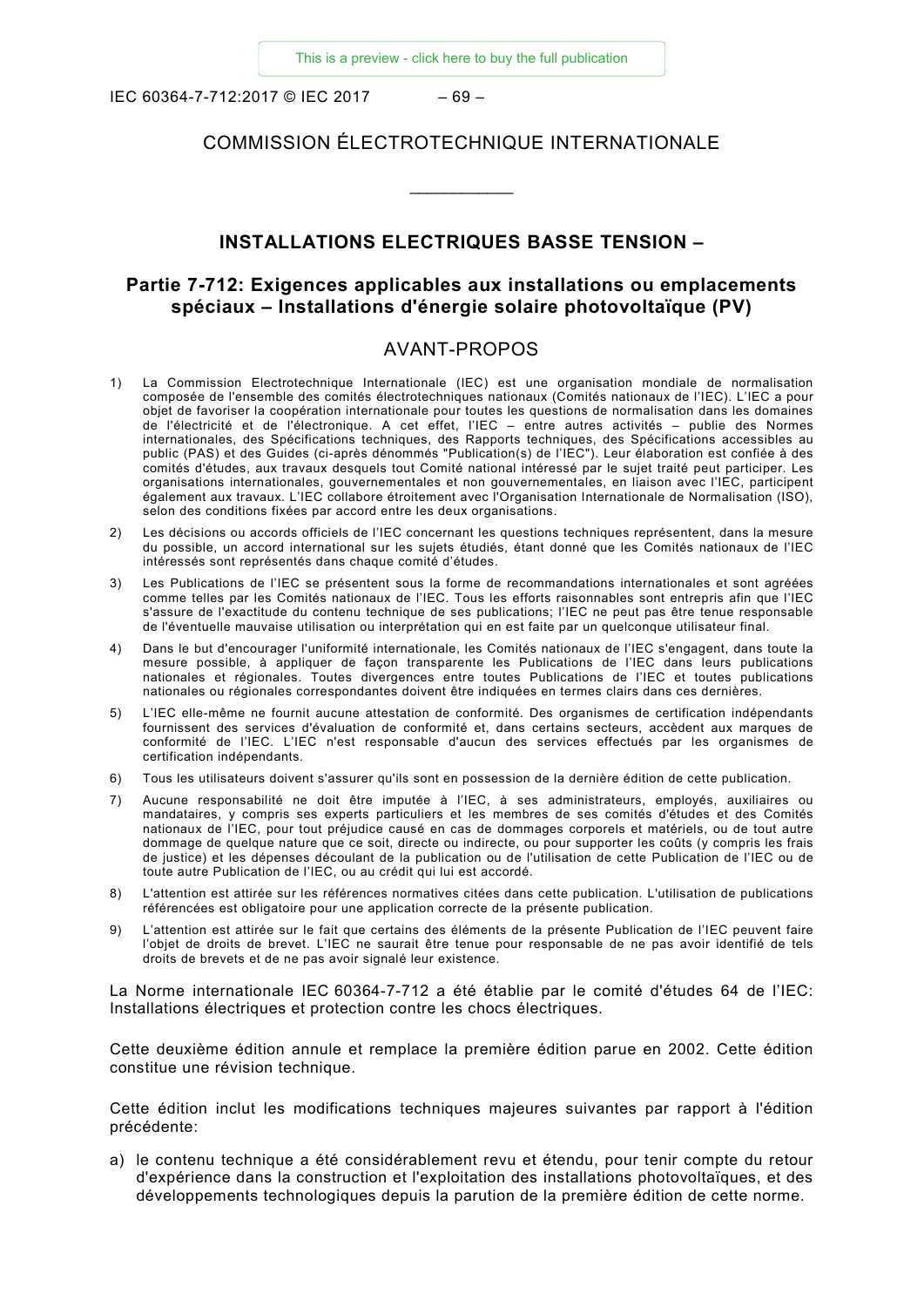– 70 – IEC 60364-7-712:2017 © IEC 2017

Le texte de cette norme est issu des documents suivants:

| <b>FDIS</b>  | Rapport de vote |
|--------------|-----------------|
| 64/2154/FDIS | 64/2163/RVD     |

Le rapport de vote indiqué dans le tableau ci-dessus donne toute information sur le vote ayant abouti à l'approbation de cette norme.

Cette publication a été rédigée selon les Directives ISO/IEC, Partie 2.

L'attention est attirée sur la co-existence des normes IEC 60364-7-712 et IEC 62548. Ces deux normes ont été élaborées en étroite collaboration par deux comités techniques différents.

Une liste de toutes les parties de la série IEC 60364, publiées sous le titre général *Installations électriques à basse tension*, peut être consultée sur le site web de l'IEC.

L'attention du lecteur est attirée sur le fait que l'Annexe F énumère tous les articles traitant des différences à caractère moins permanent inhérentes à certains pays, concernant le sujet de la présente norme.

Le comité a décidé que le contenu de cette publication ne sera pas modifié avant la date de stabilité indiquée sur le site web de l'IEC sous "http://webstore.iec.ch" dans les données relatives à la publication recherchée. A cette date, la publication sera

- reconduite,
- supprimée,
- remplacée par une édition révisée, ou
- amendée.

**IMPORTANT – Le logo** *"colour inside"* **qui se trouve sur la page de couverture de cette publication indique qu'elle contient des couleurs qui sont considérées comme utiles à une bonne compréhension de son contenu. Les utilisateurs devraient, par conséquent, imprimer cette publication en utilisant une imprimante couleur.**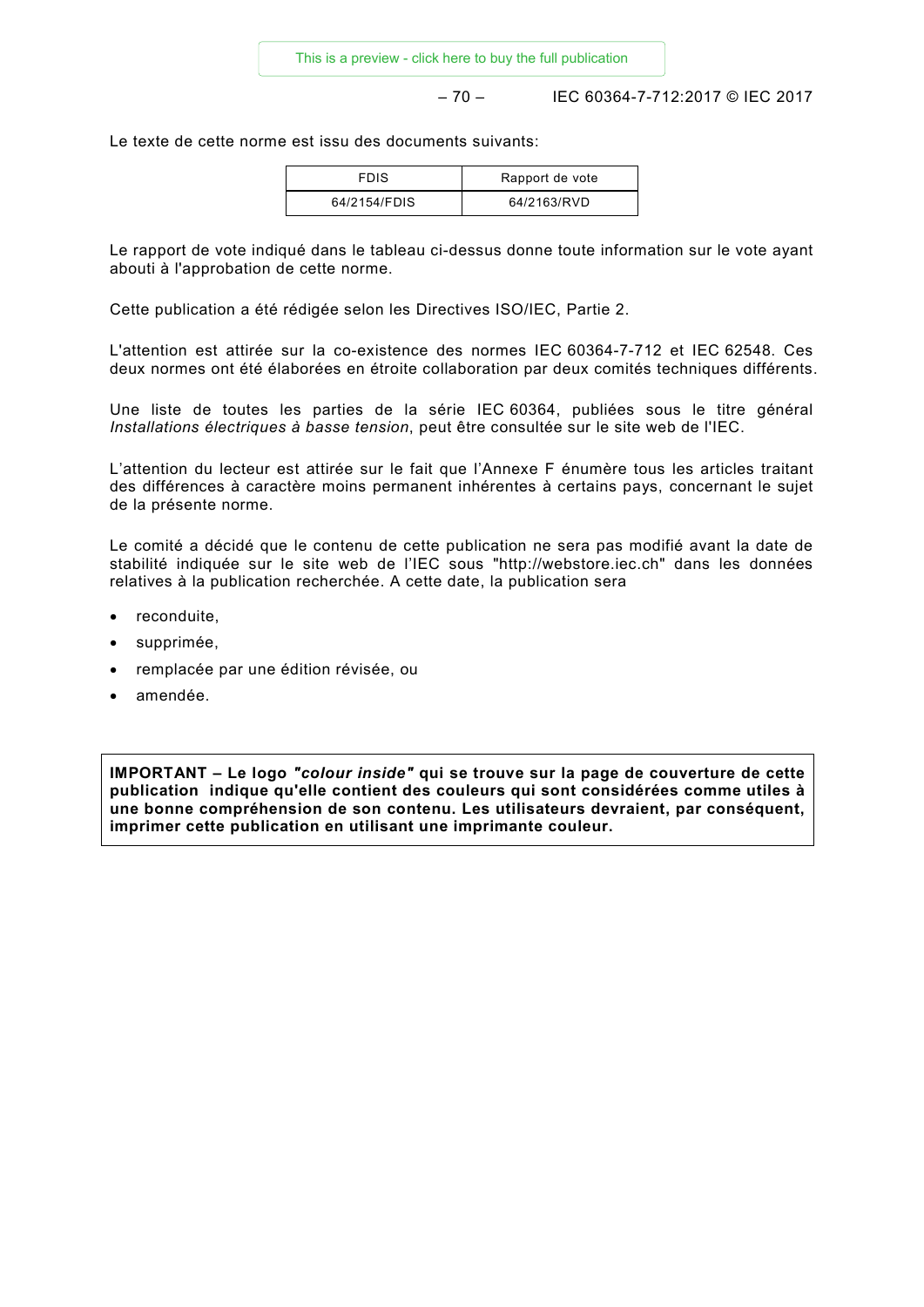<span id="page-15-0"></span>IEC 60364-7-712:2017 © IEC 2017 – 71 –

#### INTRODUCTION

Pour les besoins de la présente partie (IEC 60364-7-712), les exigences des parties générales 1 à 6 de l'IEC 60364 s'appliquent.

Les parties 7-7XX de l'IEC 60364 contiennent des exigences particulières pour les installations et emplacements spéciaux, qui sont fondées sur les exigences des parties générales de l'IEC 60364 (parties 1 à 6). Ces parties IEC 60364-7-7XX sont prises en compte conjointement avec les exigences des parties générales.

Les exigences particulières de la présente partie de l'IEC 60364 complètent, modifient ou remplacent certaines des exigences des parties générales de l'IEC 60364 en vigueur au moment de la publication de la présente partie. L'absence de référence à l'exclusion d'une partie ou d'un article d'une partie générale signifie que les articles correspondants de la partie générale sont applicables (références non datées).

Les exigences des autres parties 7XX pertinentes pour les installations couvertes par la présente partie s'appliquent également. Par conséquent, la présente partie peut également compléter, modifier ou remplacer certaines de ces exigences en vigueur au moment de sa publication.

La numérotation des articles de la présente partie suit la structure et les références correspondantes de l'IEC 60364. Les numéros placés derrière le numéro spécifique de la présente partie sont ceux des parties ou des articles correspondants des autres parties de l'IEC 60364, en vigueur au moment de la publication de la présente partie, comme indiqué dans les références normatives du présent document (références datées). Si des exigences ou des explications en plus de celles des autres parties de l'IEC 60364 sont nécessaires, la numérotation de tels éléments se fait de la manière suivante 712.101, 712.102, 712.103, etc.

La numérotation des figures et des tableaux est constituée du numéro de la partie concernée suivi d'un numéro séquentiel. En ce qui concerne les annexes, la numérotation des figures et des tableaux est constituée de la lettre de l'annexe, du numéro de la partie et d'un numéro séquentiel.

Si des parties générales nouvelles ou amendées étaient publiées avec une numérotation modifiée après la parution de la présente partie, les numéros d'articles se référant à une partie générale dans cette partie 7-712 pourraient ne plus correspondre avec la dernière édition des parties générales. Il conviendrait alors de prendre en compte les références datées.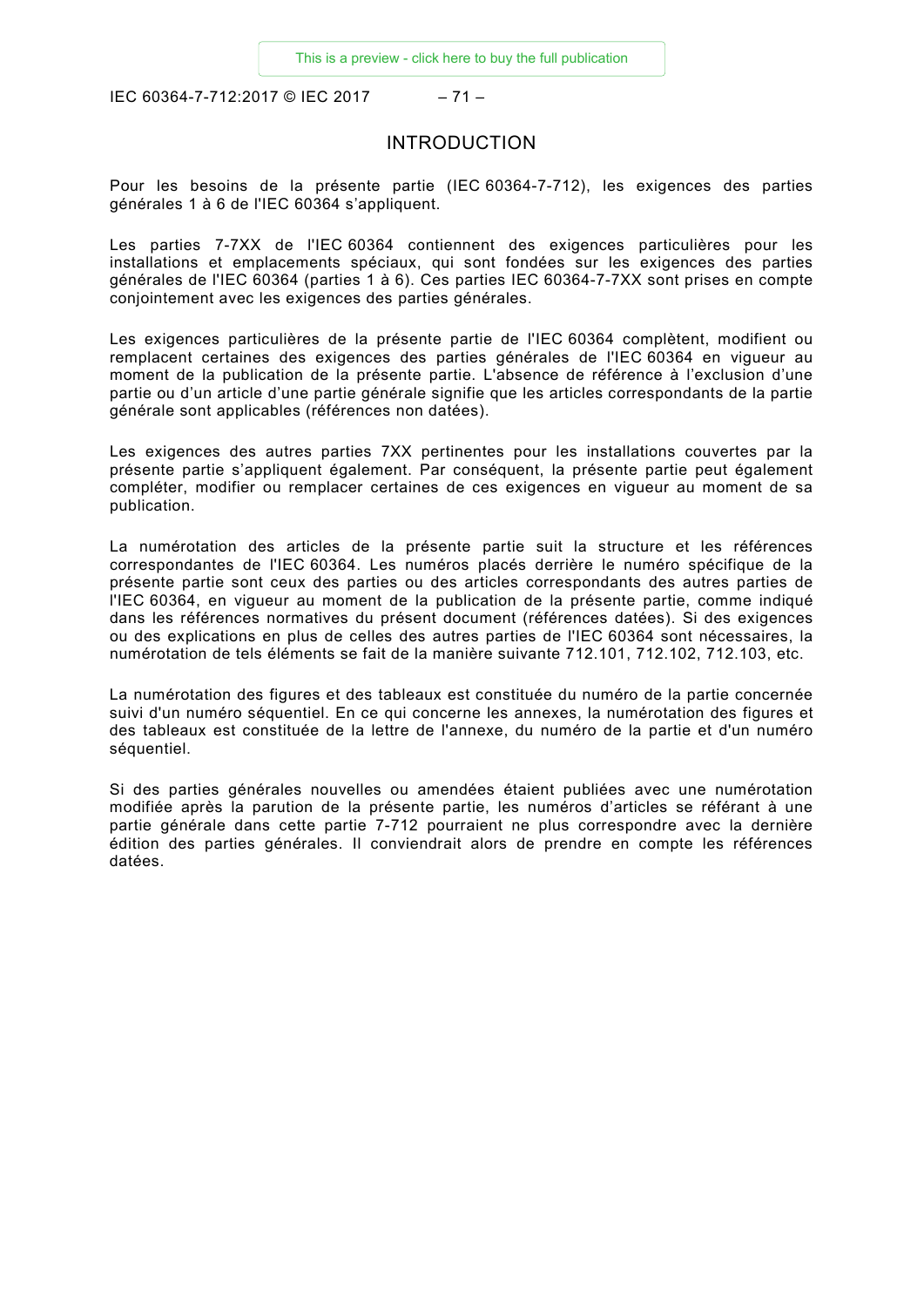– 72 – IEC 60364-7-712:2017 © IEC 2017

#### **INSTALLATIONS ELECTRIQUES BASSE TENSION –**

#### **Partie 7-712: Exigences applicables aux installations ou emplacements spéciaux – Installations d'énergie solaire photovoltaïque (PV)**

#### <span id="page-16-0"></span>**712 Installations d'énergie solaire photovoltaïque (PV)**

NOTE Dans la suite du texte, le terme abrégé «PV» est utilisée pour «photovoltaïque». Ainsi les installations photovoltaïques sont ci-après appelées installations PV.

#### <span id="page-16-1"></span>**712.1 Domaine d'application**

La présente partie de l'IEC 60364 s'applique à l'installation électrique de systèmes PV conçus pour alimenter tout ou partie d'une installation.

Les équipements d'une installation PV, ainsi que tout autre élément, ne sont traités que du point de vue de leur choix et mise en œuvre dans l'installation.

Une installation PV commence d'un module PV ou d'un ensemble de modules PV reliés en série au moyen de leurs câbles, fournis par le fabricant de modules PV, jusqu'à l'installation de l'utilisateur ou le point d'alimentation du réseau de distribution public (point de couplage commun).

Les exigences du présent document s'appliquent

- aux installations PV non reliées à un réseau de distribution public,
- aux installations PV parallèlement à un réseau de distribution public,
- aux installations PV comme variante à un réseau de distribution public,
- à des combinaisons appropriées des installations ci-dessus.

Le présent document ne concerne pas les exigences d'installation spécifiques relatives aux batteries ou autres méthodes de stockage d'énergie.

NOTE 1 Des exigences supplémentaires applicables aux installations PV ayant des capacités de stockage dans des batteries du côté courant continu sont actuellement à l'étude.

NOTE 2 Le présent document traite des exigences de protection des groupes PV, qui s'imposent du fait de l'utilisation de batteries dans les installations PV.

Pour les systèmes utilisant des convertisseurs continu-continu, des exigences supplémentaires relatives à la tension assignée, au courant assigné, à la coupure et aux dispositifs de protection peuvent s'appliquer. Ces exigences sont à l'étude.

L'objet du présent document est de traiter des exigences de sécurité de conception découlant des caractéristiques particulières des installations PV. Les systèmes à courant continu, en particulier les groupes PV, présentent certains dangers qui viennent s'ajouter à ceux des systèmes d'alimentation en courant alternatif conventionnels, notamment leur tendance à produire et à maintenir des arcs électriques sous des intensités de courant ne dépassant pas celles des courants de fonctionnement normaux.

Toutefois, dans les installations PV connectées au réseau électrique, les exigences de sécurité du présent document dépendent essentiellement du PCE associé aux groupes PV conformes aux exigences des normes IEC 62109-1 et IEC 62109-2.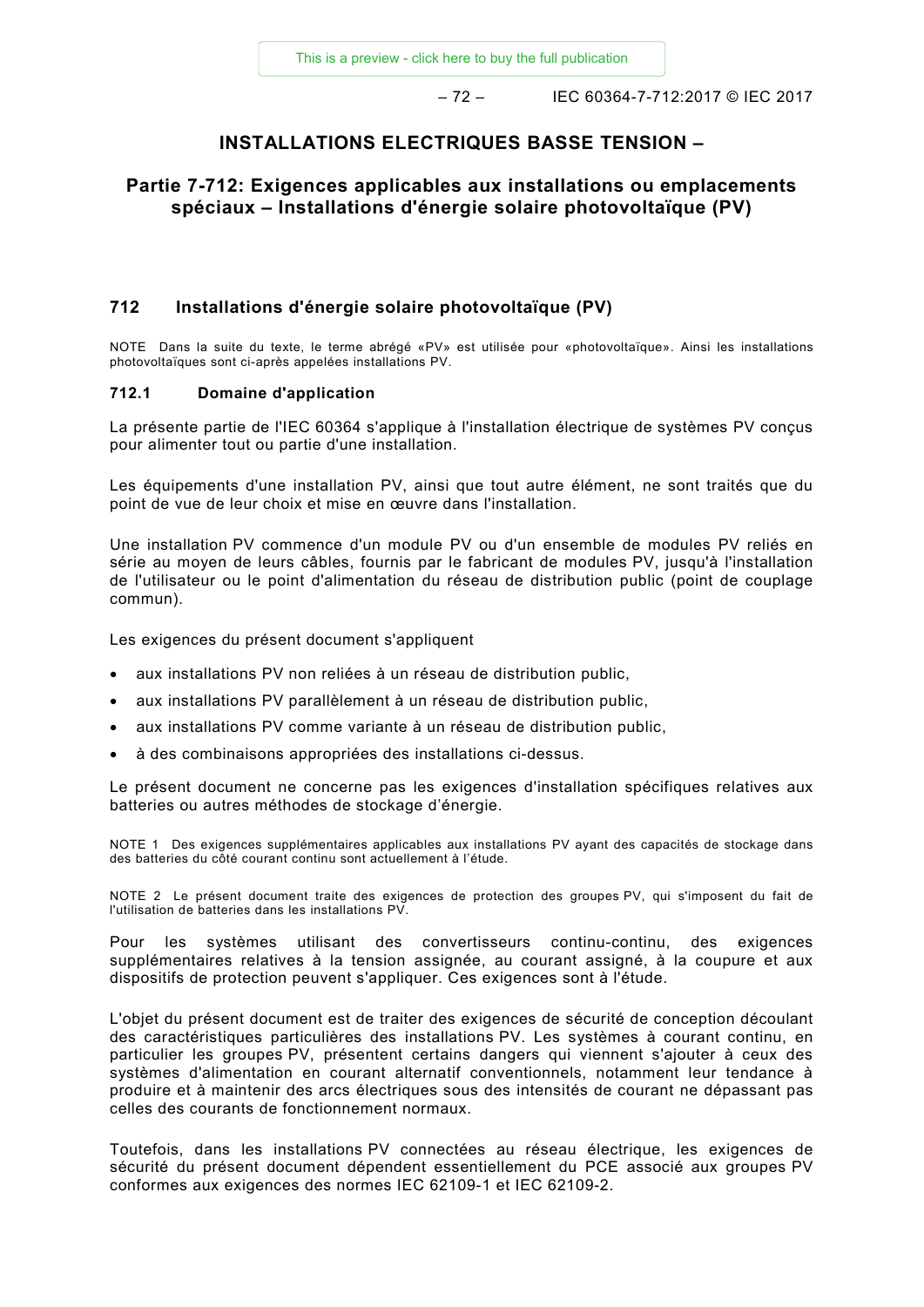IEC 60364-7-712:2017 © IEC 2017 – 73 –

#### <span id="page-17-0"></span>**712.2 Références normatives**

Les documents suivants cités dans le texte constituent, pour tout ou partie de leur contenu, des exigences du présent document. Pour les références datées, seule l'édition citée s'applique. Pour les références non datées, la dernière édition du document de référence s'applique (y compris les éventuels amendements).

IEC 60228, *Ames des câbles isolés*

IEC 60269-6, *Fusibles basse tension – Partie 6: Exigences supplémentaires concernant les éléments de remplacement utilisés pour la protection des systèmes d'énergie solaire photovoltaïque*

IEC 60332-1-2, *Essais des câbles électriques et à fibres optiques soumis au feu – Partie 1-2: essai de propagation verticale de la flamme sur conducteur ou câble isolé – Procédure pour flamme à pré-mélange de 1 kW*

IEC 60364 (toutes les parties), *Installations électriques à basse tension* 

IEC 60364-4-41:2005, *Installations électriques à basse tension – Partie 4-41: Protection pour assurer la sécurité – Protection contre les chocs électriques*

IEC 60364-4-43, *Installations électriques à basse tension – Partie 4-43: Protection pour assurer la sécurité – Protection contre les surintensités*

IEC 60364-4-44, *Installations électriques à basse tension – Partie 4-44: Protection pour assurer la sécurité – Protection contre les perturbations de tension et les perturbations électromagnétiques*

IEC 60670 (toutes les parties), *Boîtes et enveloppes pour appareillage électrique pour installations électriques fixes pour usages domestiques et analogues*

IEC 60898, (toutes les parties), *Disjoncteurs pour la protection contre les surintensités pour installations domestiques et analogues*

IEC 60898-2, *Disjoncteurs pour la protection contre les surintensités pour installations domestiques et analogues – Partie 2: Disjoncteurs pour le fonctionnement en courant alternatif et en courant continu*

IEC 60947 (toutes les parties), *Appareillage à basse tension*

IEC 60947-1, *Appareillage à basse tension – Partie 1: Règles générales*

IEC 60947-2, *Appareillage à basse tension – Partie 2: Disjoncteurs*

IEC 60947-3, *Appareillage à basse tension – Partie 3: Interrupteurs, sectionneurs, interrupteurs-sectionneurs et combinés-fusibles*

IEC 61140, *Protection contre les chocs électriques – Aspects communs aux installations et aux matériels*

IEC 61215 (toutes les parties), *Modules photovoltaïques (PV) pour application terrestre – Qualification de la conception et homologation*

IEC 61439 (toutes les parties), *Ensembles d'appareillage à basse tension*